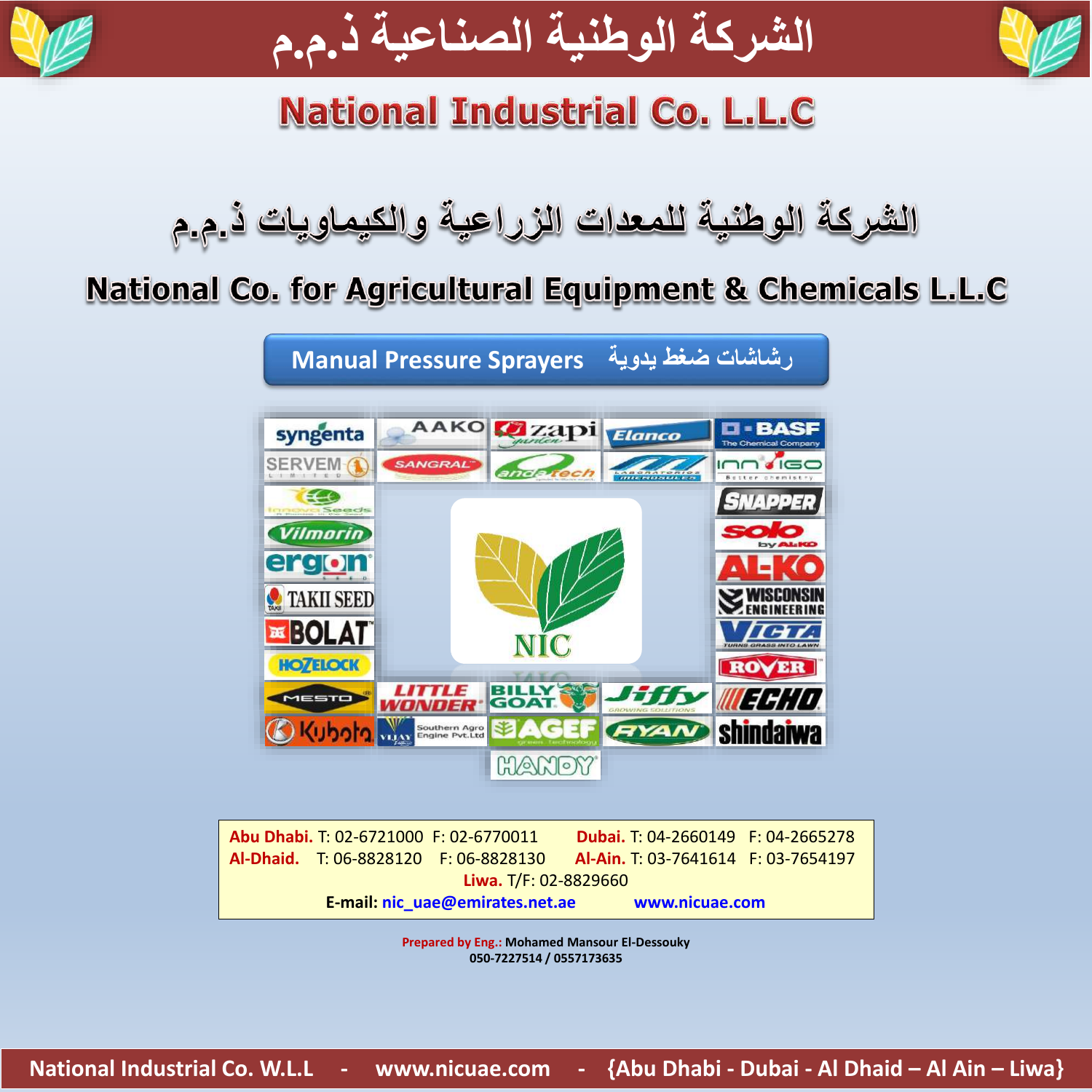## **Pressure & Backpack Sprayers – Hozelock (UK)**





### **Model: 4121**

- **- Capacity: 1.25 L**
- **- Weight: 0.59 Kg**
- **- Container: Plastic**
- **- NIC Code: 67001**
- **Model: 4705**
- **- Capacity 5 L**
- **- Weight: 1.2 Kg**
- **- Hose: 1.3 m**
- **- Gun: 40 cm**
- **- Container: Plastic**
- **- NIC Code: 67002**



## **Model: 4707**

- **- Capacity 7 L**
- **- Weight: 1.8 Kg**
- **- Hose: 2 m**
- **- Gun: 45 cm**
- **- Container: Plastic**
- **- NIC Code: 67003**

## **Model: 4716**

- **- Capacity 12 L**
- **- Weight: 3.3 Kg**
- **- Hose: 1.4 m**
- **- Gun: 80 cm**
- **- Container: Plastic**
- **- NIC Code: 67028**

### **Model: 4716**

- **- Capacity 16 L**
- **- Weight: 3.9 Kg**
- **- Hose: 1.4 m**
- **- Gun: 80 cm**
- **- Container: Plastic**
- **- NIC Code: 67025**

**Model: 4710**

- **- Capacity 10 L**
- **- Weight: 2 Kg**
- **- Hose: 2 m**
- **- Gun: 50 cm**
- **- Container: Plastic**
- **- NIC Code: 67022**

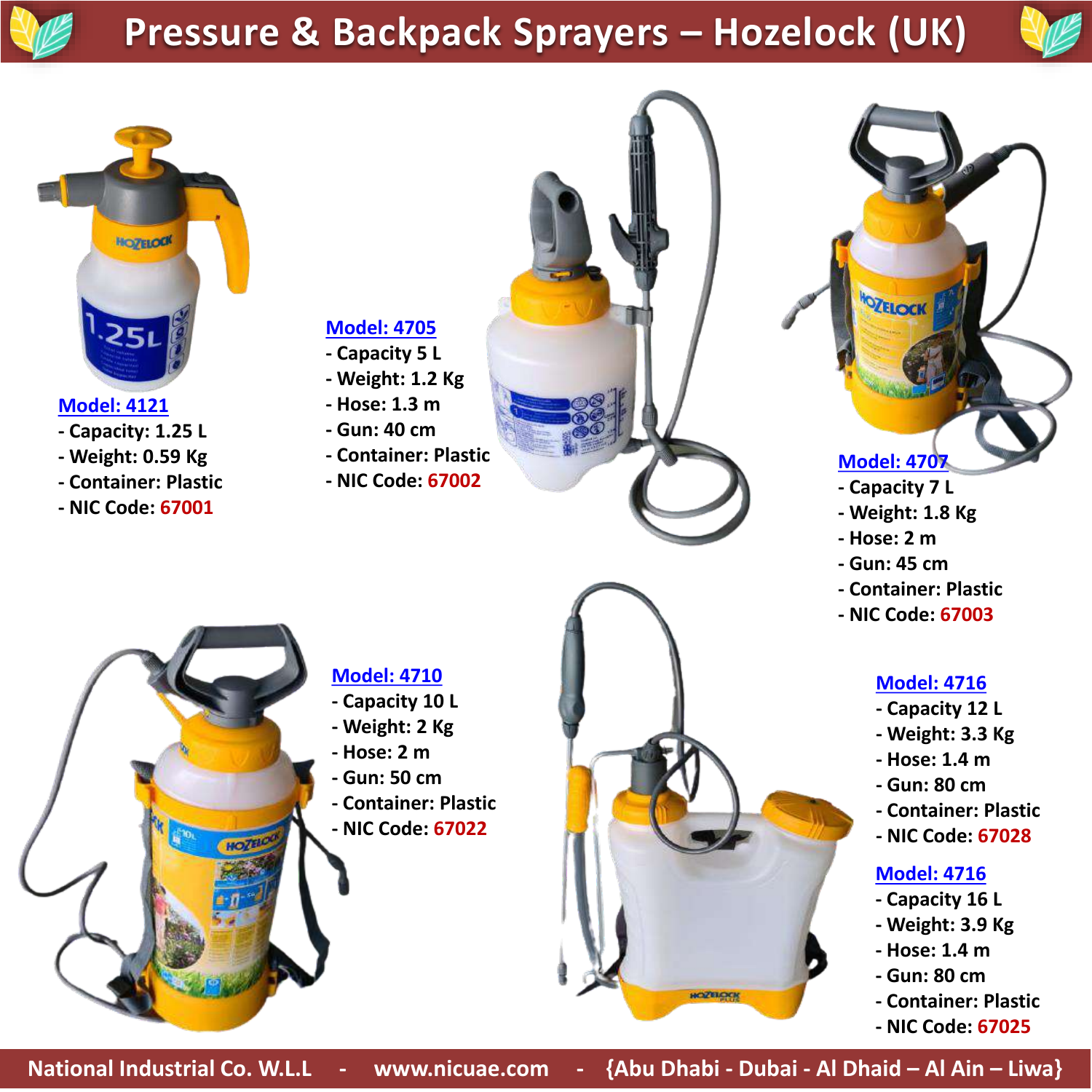# **Pressure Sprayers – Mesto (Germany)**





### **Maxima 3238**

- **- Capacity 5 L**
- **- Total content: 7.5 L**
- **- Weight: 2.4 Kg**
- **- Hose: 2.5 m**
- **- Gun: 40 cm**
- **- Pressure: 3 bar**
- **- Container: Plastic**
- **- NIC Code: 61024**



#### **Flori 3232 R**

- **- Capacity 5 L**
- **- Total content: 6.5 L**
- **- Weight: 1.7 Kg**
- **- Hose: 1.3 m**
- **- Gun: 48 cm**
- **- Pressure: 3 bar**
- **- Container: Plastic**
- **- NIC Code: 61007**



#### **Ferrox Plus 3566**

- **- Capacity 6 L**
- **- Total content: 9 L**
- **- Weight: 4.8 Kg**
- **- Hose: 2.5 m**
- **- Gun: 50 cm**
- **- Pressure: 6 bar**
- **- Container: Steel**
- **- NIC Code: 61005**



## **Ferrox Plus 3566**

- 
- 
- **- Hose: 2.5 m**
- 
- **- Pressure: 6 bar**
- **- Container: Steel**
- **- NIC Code: 61006**



### **Profi Plus 3270 P**

- **- Capacity 10 L**
- **- Total content: 12.5 L**
- **- Weight: 3.1 Kg**
- **- Hose: 2.5 m**
- **- Gun: 50 cm**
- **- Pressure: 6 bar**
- **- Container: Plastic**
- **- NIC Code: 61026**

#### **Cleaner 3270PE**

- **- Capacity 10 L**
- **- Total content: 12.5 L**
- **- Weight: 2.9 Kg**
- **- Hose: 2 m**
- **- Gun: 50 cm**
- **- Pressure: 3 bar**
- **- Container: Plastic**
- **- NIC Code: 61003**

**National Industrial Co. W.L.L - www.nicuae.com - {Abu Dhabi - Dubai - Al Dhaid – Al Ain – Liwa}**

CLEANER

 $10<sup>L</sup>$ 

**- Capacity 10 L - Total content: 9 L**

- **- Weight: 4.8 Kg**
	-